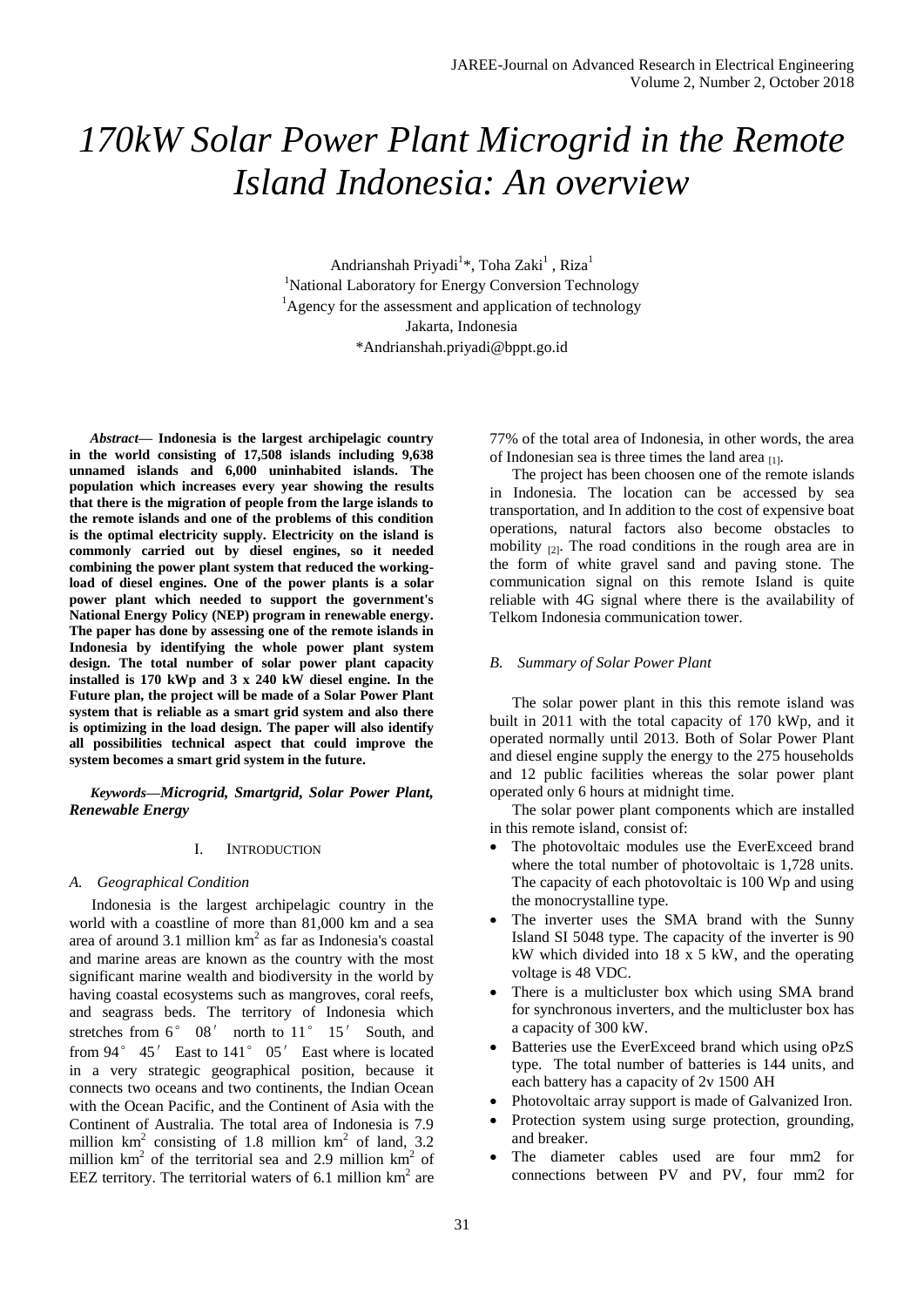connections between PV strings and Combiner Box, four mm2 for connections between PV strings.

 The diesel engine uses the Deutsch brand which a capacity of 3 x 240 kW and the operating voltage of 380 V.

## II. SYSTEM DESIGN

The Installation of the solar power plant in this this remote island uses a manual hybrid pattern operation between the diesel engine which the capacity diesel is 240 kW and the solar power plant  $_{[3]}$ . These two sources have been designed to serve around 250 kW of the total power load in 2011. The single Line diagram can be seen in figure 1 below.



Fig 1. Single Line Diagram

In 2018, the number of installed expenses has increased as long as increasing in the number of households. The average number of loads also varies depending on the holiday season and weekend time. The average number load is around 375 kW and the highest peak number of the full load which has been measured around 450 kW. The author measures the amount of load on diesel engines that work 24/7 where the installed diesel engine is 3 x 240 kW and no supply energy from the solar power plant as shown in figure 2 below.



Fig 2. Daily Load Profile

The observation has been recorded to the fully load for every hour, and the load conditions also increased for each

year. The data has been recorded where the minimum load is measured at 199.3 kW at 09.00 WITA, and the maximum load is measured at 299.8 kW at 19.00 WITA.

The main components of a solar power plant that installed in this remote Island will be described below:

## Photovoltaic

Photovoltaic in This remote Island was installed using monocrystalline type. Monocrystalline is the most efficient solar cell, producing the highest electricity power unity. It has an efficiency of up to  $15\%$  [4]. The disadvantage of this type panel is that will no work as well in areas with less sunlight or shading; the efficiency will drop dramatically in cloudy weather. This type is popular, and it is usually used in largescale solar power plants in Indonesia.

The nominal specification parameter depends on the size photovoltaic module. Photovoltaic that installed in this remote Island has technical specification below;

- a. Power Max  $= 100 \text{ Wp}$
- b. Short-cut Current  $= 6.53$  A
- c. Maximum Current  $= 5.56$  A
- d. Open-Circuit Voltage = 22.4 VDC
- e. Maximum Voltage  $= 18$  VDC

f. Maximum system voltage  $= 1000$  VDC The total number of photovoltaic is 1,728 units where

divided into nine photovoltaic array module and each photovoltaic array support sustain 210 photovoltaic units. The photovoltaic and the array support can be shown in figure 3 below.



Fig 3. Photovoltaic design

Inverter

The inverter has a dual mode function which converts the DC voltage to AC voltage (VCVSI = Voltage control Voltage Source Inverter) and vice versa from the generator output to the DC voltage system to charge the battery (CCVSI = Charge Control Inverter Voltage Source)  $_{[5]}$ . The Inverter showed in figure 4 below.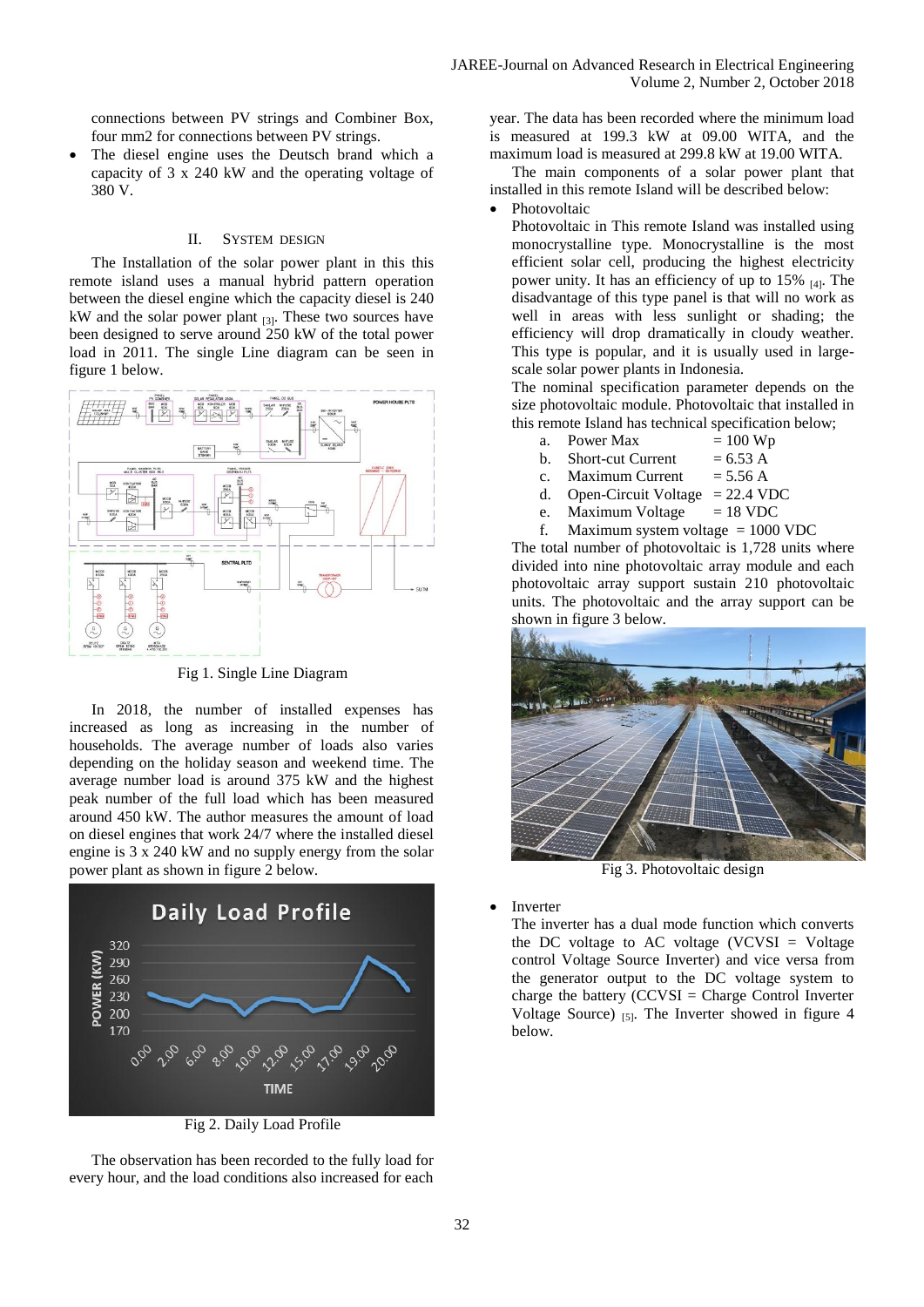

Fig 4. Inverter Design

In this system consist of 18 Inverters which divided into two parts, 15 inverter units as slave system (Battery Inverter) and three inverter units as the Main system (Grid Inverter). The Inverter works as a backup system that will not be able to operate with a diesel engine, and there is change over switch which can be used to switch the system operation between the solar power plant and diesel engine. The specification of the inverter will be described below;

| a. Capacity               | $=$ 5 kW    |
|---------------------------|-------------|
| b. Nominal Voltage Input  | $= 48$ VDC  |
| c. Nominal Voltage Output | $= 230$ VAC |
| d. Maximum Current        | $= 120 A$   |
| e. Frequency              | $= 50$ Hz   |

# Battery

The battery bank is used to store energy during the day from solar arrays, and the diesel engine can also charge the battery. The battery capacity of the bank can store the energy produced by photovoltaic modules which are not absorbed by the load and can be utilized optimally to supply the load when the solar radiation level is low, or there is no sunlight. The battery system which installed in this remote Island is used at night to reduce the operating time of the diesel engine  $_{[6]}$ .

The total number of batteries is 144 units that divided into six battery banks with the total number of capacity around 432 kWh as the total number of battery bank can be seen in figure 5 below. The battery banks also installed parallel with solar charge controller in the DC Coupling Bus before connected into Slave Inverter. The total number of battery bank can be seen in figure 5 below. The specification of the battery will be described below;

| a. Capacity        | $= 1500$ Ah |
|--------------------|-------------|
| b. Cell Battery    | $= 2$ VDC   |
| c. Type of Battery | $=$ OPzS    |



Fig 5. The Configuration of Battery Bank

# • Multicluster Box

The multicluster box is the ideal solution for the easy installation of off-grid systems, and the system voltage can be two to four three-phase clusters which can be connected in parallel. The multicluster Box is prewired for operation and equipped with the primary connection for Photovoltaic or other sources energy systems where the diesel engine is another one of the sources in this remote Island. The multicluster as shown in figure 6 below.



Fig 6. 300 kW Multicluster Box

Diesel Generator

An equipment machine that has the ability to produce energy from fuel to electricity on a standalone system. The diesel generator as shown in figure 7 below. The diesel engine has been combined with the solar power plant where the diesel engine could charge the energy to the battery through the inverter system. The system works separately with the solar power plant, and there is change over switch in AC coupling  $_{[7]}$ . If the diesel engine supplies energy to the load, it also can charge the battery, but the solar power plant could not equally discharge the energy to the load with the diesel engine. The specification of the diesel generator will be described below;

- a. Base Rating Power  $= 240 \text{ kW} / 300 \text{ kVA}$
- b. Base Rating Current  $= 455.8$  A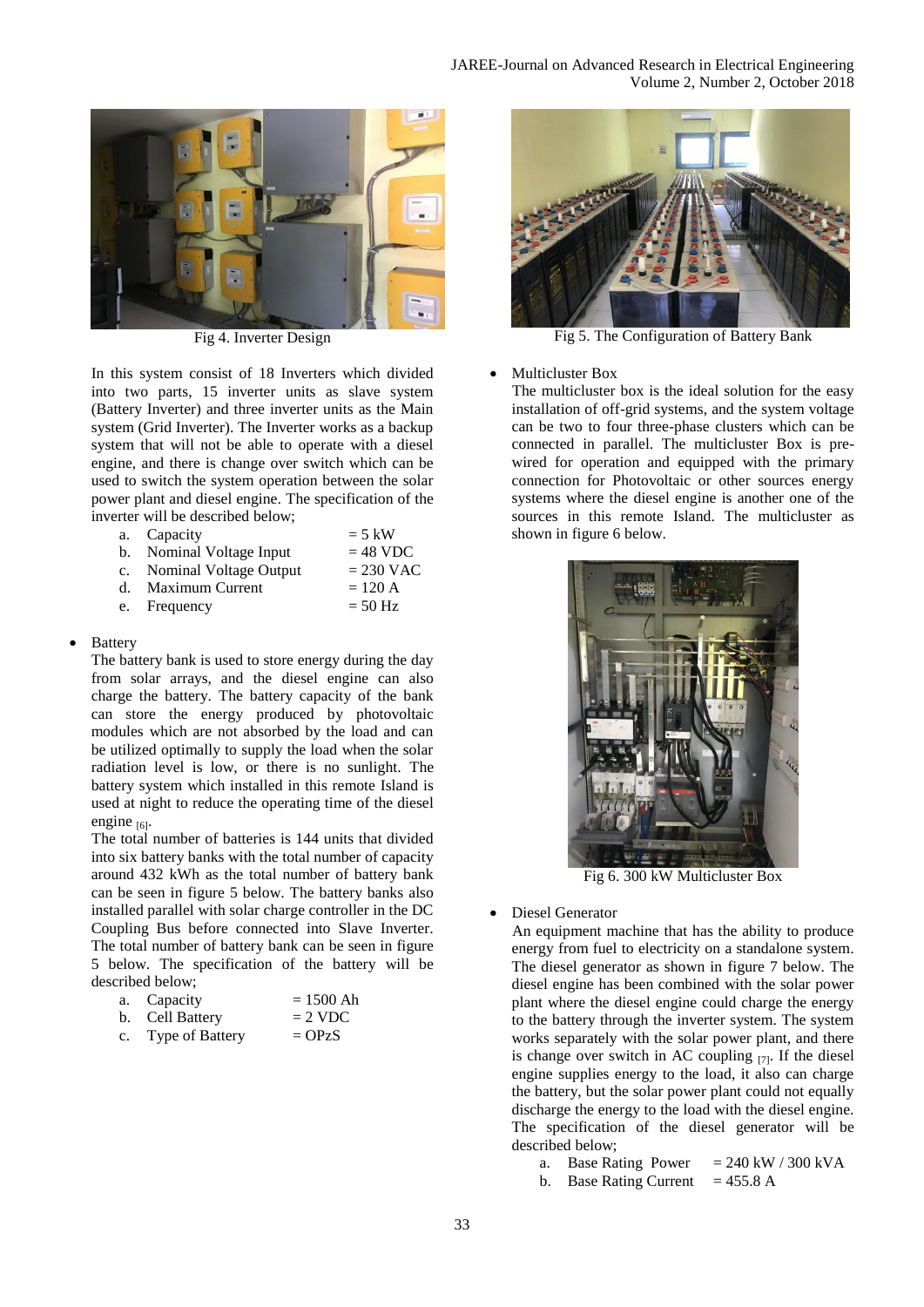## JAREE-Journal on Advanced Research in Electrical Engineering Volume 2, Number 2, October 2018

| c. RPM   | $= 1500$ |
|----------|----------|
| d. Phase | $=$ 3    |

e. Power Factor  $= 0.8$ 



Fig 7. The Design of Diesel generators

#### III. ANALYSIS SYSTEM

The electrical system in This remote Island which is currently expected to be supplied by solar energy sources using a photovoltaic module where the capacity of the solar power plant is 170 kWp and also the size of the battery is 432 kWh that currently, the system is not operating. The capacity of the solar power plant can still increase potential energy, especially for photovoltaic modules that there is still free land around the north and west of the solar power plant.

The assessment activity has been done to identify the current condition of the solar power plant that any possibilities technical could improve the system and any recommendation maintenance the system if there is a problem since 2013. The analysis from the assessment activity has been classified only for the main component of a solar power plant, and the result will be described below;

Photovoltaic

The author has been checked the photovoltaic array and also measured the performance of single unit photovoltaic output power. The analysis shows that there are problems for the photovoltaic module and the photovoltaic array that as shown in the figure below;



Fig 8. The condition of the photovoltaic module

Water enters the photovoltaic module glass through from the underside of the solar panel which is cracked because the adhesive on the solar module layer is leaking causing oxidation from high temperature in the sheet and

changing the color of the inside layer. There is also cracked solar module glass which caused by unstable of soil conditions that effect sliding on the photovoltaic array Support [8].

The condition of the sea also gives the salt the effect to the photovoltaic array support  $_{[9]}$ . The structure of array support can be the corrosion along the steel structure, and if this condition happened in a long-term period, it could make the strength of the structure brittle as we can see in the figure below;



Fig 9. Photovoltaic Array Support

#### Inverter

Measurements are performed for a total of 18 inverters where divided into three Inverter as master system and 15 Inverter as slaves system. The inverter condition is active, but the system could not be ascertained to operate and delivering energy to the load. The analysis obtained that there is no synchronization of the slave inverter to the master inverter so that the capacity power of inverter is reduced and there is an unnatural sound when the inverter works

Battery

Measurements have been done for all battery cell voltages where the total of the battery is 144 battery cells and consisting of 6 battery banks for 24 batteries that connected in series. The result of measurement shows that there are six damaged of cell batteries which marked with a result of 0 VDC voltage which the nominal voltage of the battery cell is 2VDC as shown in the figure below. In addition, the level of the chemical water shows at the minimum level that indicated no maintenance during operating.



Fig 10. The measurement of the battery

Diesel Generator

Measurement of diesel generators is also done to examine the condition of the diesel generator.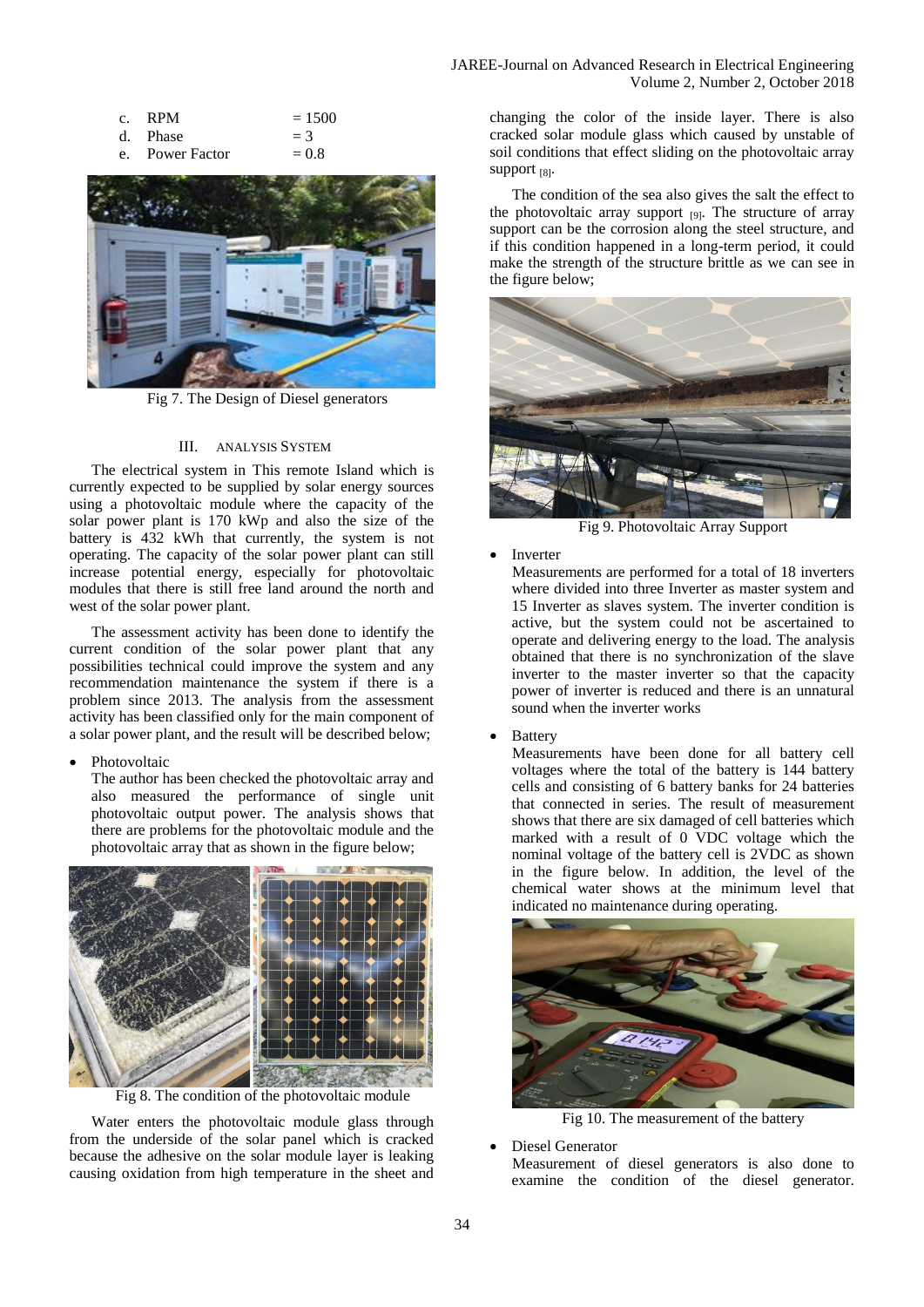Measurements were taken in the order of measurements of Total Harmonic Distortion (THD) current and Total Harmonic Distortion voltage on the output side of the diesel generator  $_{[10]}$ . Measurements are presented to recognize the harmonic current also voltage and the quality of electrical energy to the load. The result of measurements results show that Total Harmonic Distortion Voltage is 2.75% and Total Harmonic Distortion current is 5.49% respectively where the recommended value is around 5% for voltage and current as can be shown the result below;



Fig. 11. Total Harmonic Distortion Current



Fig 12. Total Harmonic Distortion Voltage

## • Grounding system

Grounding is a system of safety in the system against equipment that affected electricity as a power source, power surges, and lightning. The primary purpose of the grounding system is to create a low-impedance path to the earth's surface for electrical waves and transient voltage. Lighting, electric current, circuit switching, and electrostatic discharge are common causes of electrical shocks or transient voltage. Grounding an effective grounding system will minimize these effects  $_{[11]}$ . The solar power plant in this remote Island has an unnormal ground value on the side of the inverter (6.42  $\Omega$ ) and the side of the generator show the value (10.15  $Ω$ ) as we can see in figure below. The existing grounding system needed to add ground rods to improve the value of the grounding system to get a

value below 5 Ω which the nominal standard value of grounding system should show below 5  $\Omega$  [11].



Fig 13. The measurement of the grounding system

# IV. RECOMMENDATION

The solar power plant in operates from 2011 to 2013 to serve customers or electric power loads on this remote Island. The pattern of operating the solar power plant when it first operated that substituted with the 240 kW diesel generator. The solar power plant will not be able to work in parallel with the diesel generator, because the type of SI5048 inverter could not charge or discharge the energy parallel with the diesel generator to the grid. Therefore, the solar power plant could operate as backup energy (Backup mode).

The solar power plant has a capacity of 170 kWp serves the load for during the time 6 hours at night and the daytime was charged from the photovoltaic module. The improvement of the system is necessary by adding 4 x 25 kWP a grid-tie inverter to optimize the amount of energy that produced from the solar module and also could directly be used to supply the load to reduce the work-load of the diesel generator. However, by adding of a 120 kVA AC combiner box with AC Coupling system is the best solution to reduce un-synchronous the AC frequency and voltage.

Photovoltaic, battery and Inverter are essential issues in this assessment. The existing condition of those components needed changing with the new components. The existing condition could reduce the performance of the solar power plant mainly, and life cycle of those components have derating of the specification.

The existing multicluster box has the capacity only 300 kW which is not suitable to handle the current load conditions. The capacity of the load is 350kW-450kW in 2018 and will increase for every year so should have improvement of the multicluster box by changing with larger the capacity of the multicluster box.

The capacity of the solar power plant can still be increased, especially for photovoltaic modules and the battery. There is still unoccupied land in the west area which closed to the solar power plant area, and the potential for renewable energy can also be added by using